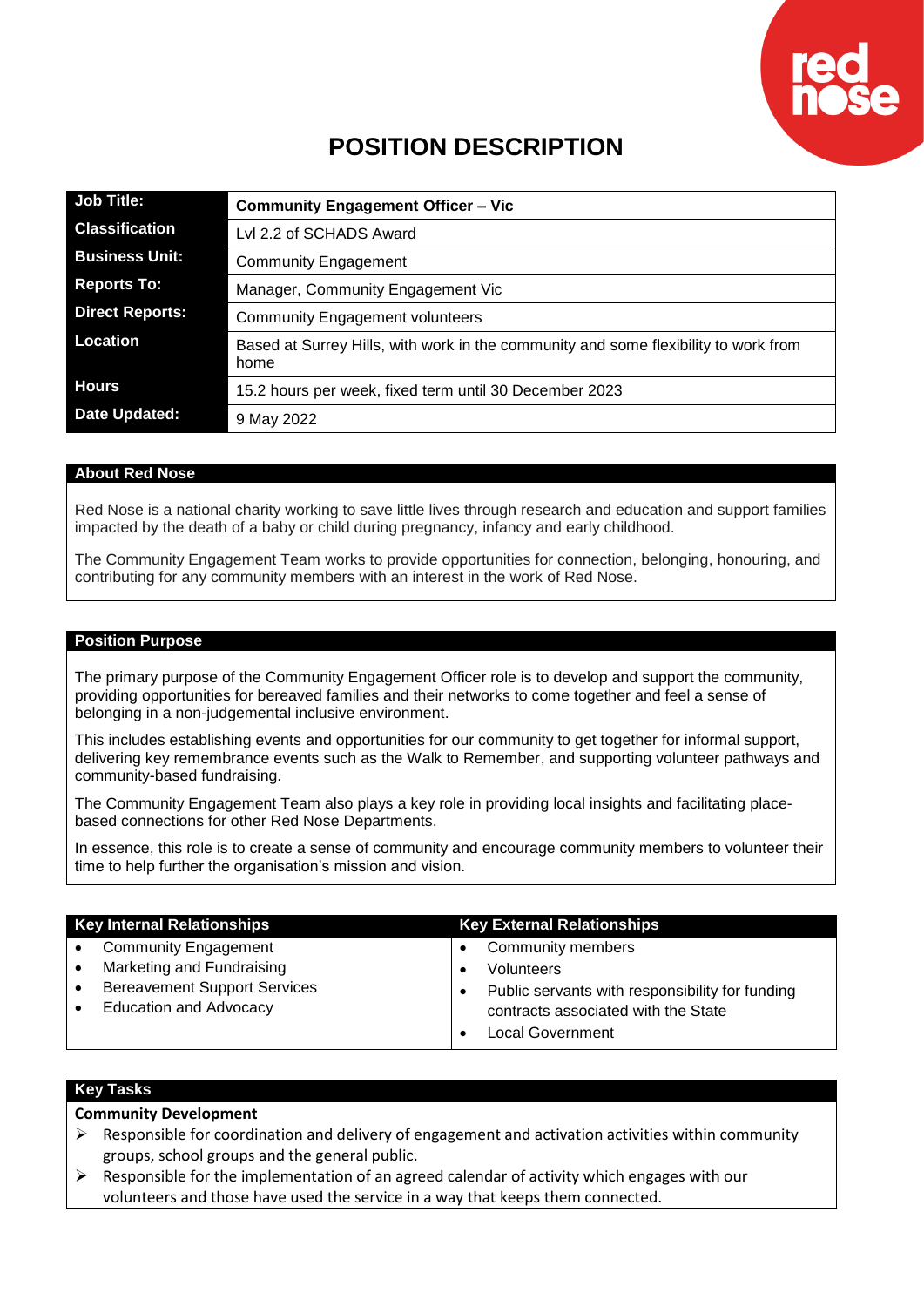- ➢ Work together with Bereavement Care Services (BCS) colleagues to ensure that community activities have appropriate supports built in and that Counsellors, Hospital to Home and other BCS colleagues can share community opportunities with the families they work with.
- $\triangleright$  Liaise with Heart Strings community membership program members.
- ➢ Support the Footprints Volunteer program of Red Nose ambassadors.
- $\triangleright$  Identify and respond to local small grant opportunities and, in conjunction with finance, acquit for small grants.

# **Community Events**

- $\triangleright$  Coordinate the delivery of state-based events, including supporting volunteer event coordinators to plan and deliver regional events.
- $\triangleright$  Identify new event opportunities and ways of tailoring events to local conditions and priorities and build proposals in line with Red Nose objectives and operational capacity.
- $\triangleright$  Work closely with all Red Nose departments that will be involved in the event from planning through to event day and beyond to ensure that event requirements can be met.
- $\triangleright$  Effectively coordinate each event occasion, safely, within budget and to achieve agreed purpose.
- $\triangleright$  Ensure that all required licences, permits and any other legal requirements/authorisations are obtained prior to any event.

## **Networking**

- $\triangleright$  Create opportunities for bereaved families to connect with Red Nose and each other
- ➢ Develop a network of health professionals and deliver education on best practice bereavement care
- ➢ Build great working relationships with local and national colleagues to maximise the impact of our work.
- $\triangleright$  Where required, support fundraisers with the delivery of their fundraising activities.
- $\triangleright$  Represent Red Nose at community fundraising events when required.

## **Administration**

- $\triangleright$  Share in local office administration as required.
- $\triangleright$  Assist colleagues from any team to connect with local community members when appropriate and as required.

## **General**

- ➢ Promote the mission, aims, objectives and philosophy of Red Nose to bereaved parents, volunteers, staff, funding bodies and other external agencies.
- $\triangleright$  Assist in developing direction by constantly undertaking analysis of the internal and external environment in your jurisdiction that affects the community, identifying future quality improvement, new partnerships and nurturing new members of the community, encouraging them towards volunteering.
- $\triangleright$  Participate in regular meetings with others, including the Manager, Community Engagement Vic and Director Community Engagement to review progress and provide/receive feedback.
- $\triangleright$  Ensure that dealings with staff, volunteers and others are undertaken in a manner which supports and promotes the organisation's Values.
- ➢ Comply with the Code of Conduct, OHS, Bullying and Harassment; and other organisational and HR Policy and Procedures.
- $\triangleright$  Use Red Nose resources efficiently, minimizing cost and wastage.
- $\triangleright$  Promote and contribute to workplace cohesion, harmony and productivity.
- $\triangleright$  Active participation in protecting the health and safety of self and colleagues.
- ➢ Promote and contribute to a safe, non-judgemental environment for staff, volunteers and visitors.